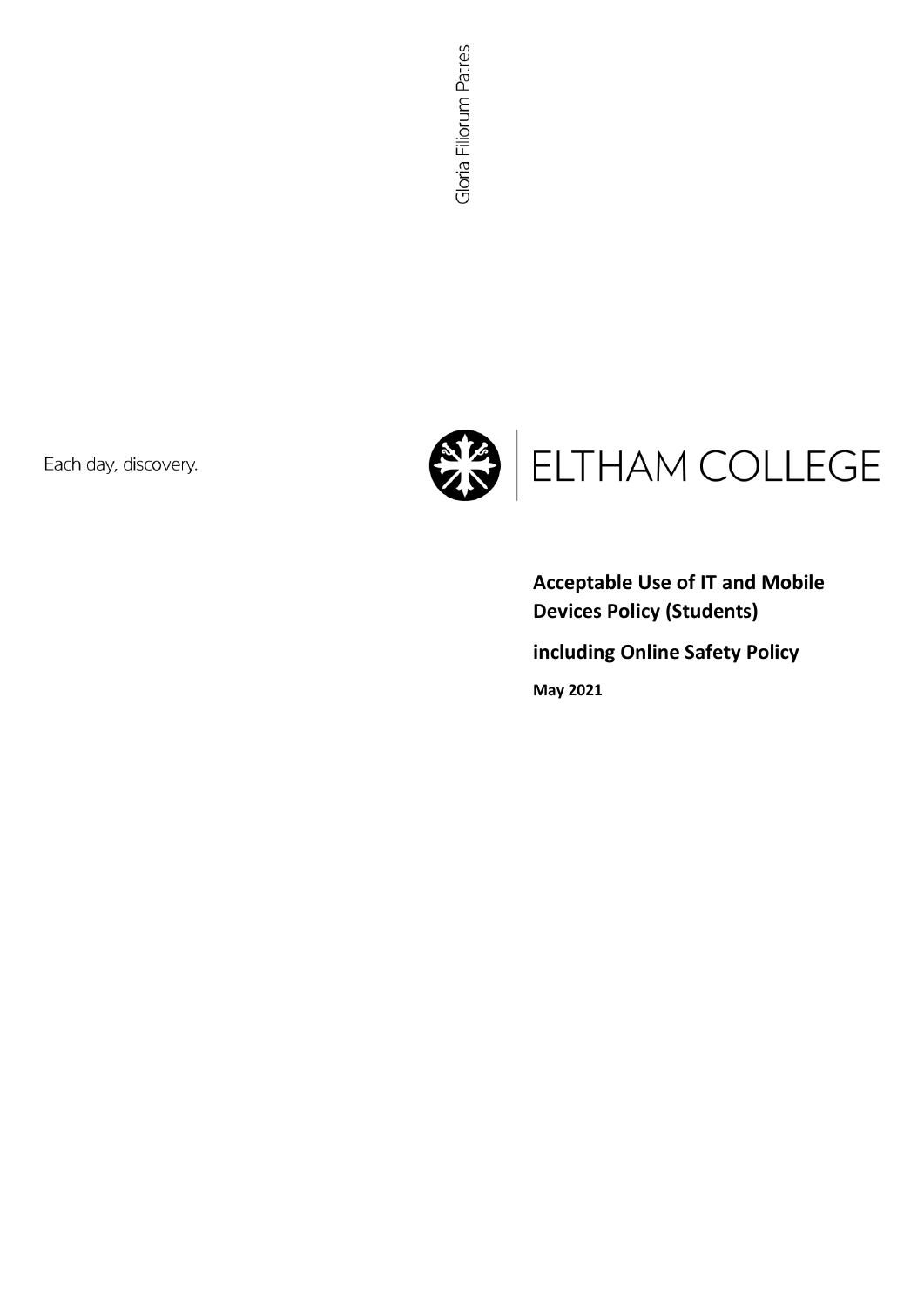

# **Version Control Information**

| <b>Reason For Amendment</b>                                       | <b>Name</b>   | Date             | <b>Main Changes</b>                                                                                                                                   |
|-------------------------------------------------------------------|---------------|------------------|-------------------------------------------------------------------------------------------------------------------------------------------------------|
| New policy with<br>Agreement Form to replace<br>previous document | <b>Bursar</b> | <b>July 2019</b> | Widely revised based on<br>recommended template, in line with<br>GDPR requirements and our<br>changing school context (bring your<br>own device etc.) |
| To clarify areas of social<br>media covered by the<br>policy      | Headmaster    | May 2021         | Clarifying the school's right to view<br>social media and reasons for doing<br>SO.                                                                    |
|                                                                   |               |                  |                                                                                                                                                       |
|                                                                   |               |                  |                                                                                                                                                       |

## **Related policies:**

- Privacy Notices (for Eltham College and for Students)
- Safeguarding Policy;
- School Rules;
- Anti-bullying Policy;
- Online Safety booklets (Senior School and Junior School).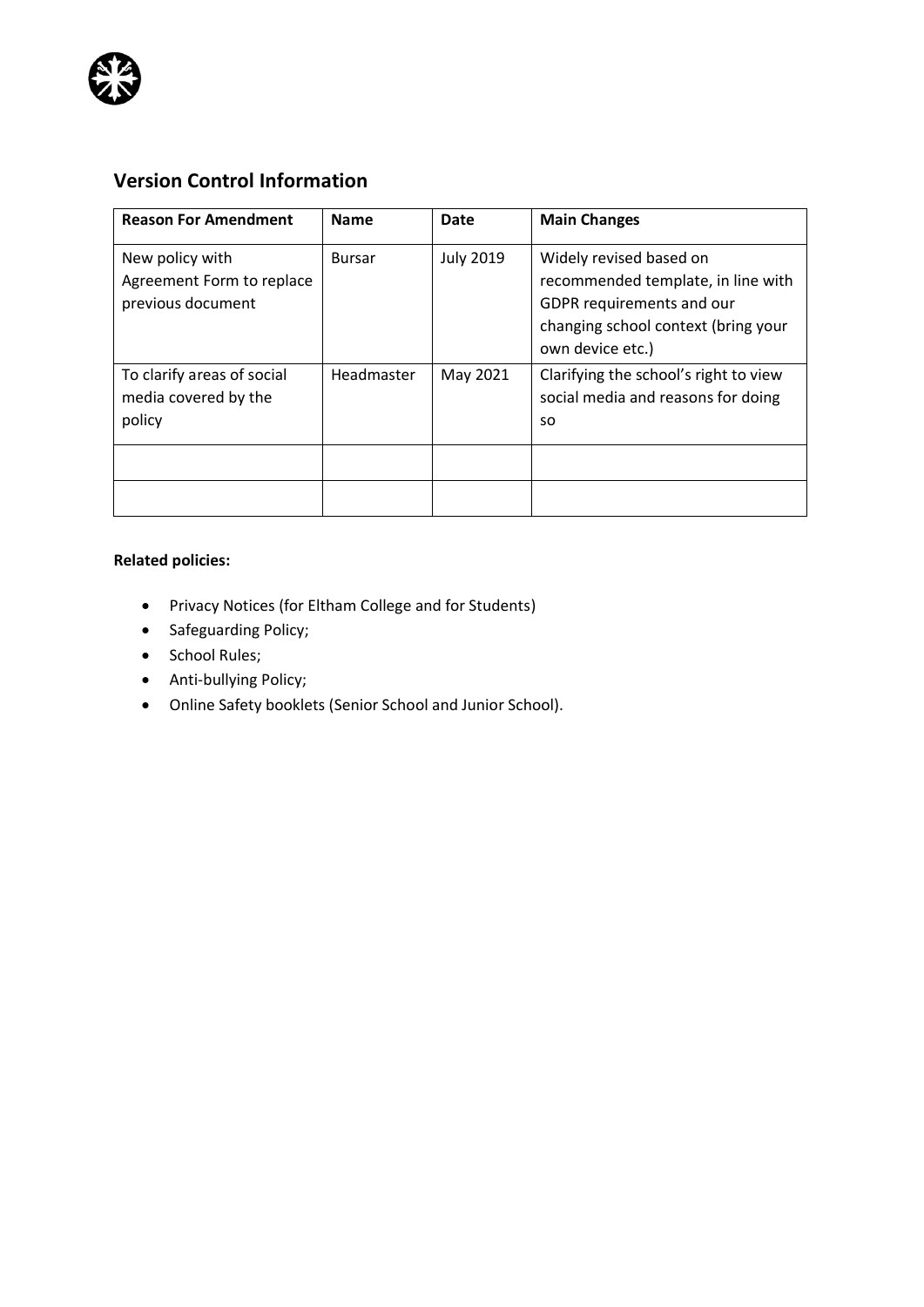

#### **Introduction**

Digital technologies have become integral to the lives of children and young people, both within schools and outside school. These technologies are powerful tools, which open up new opportunities for everyone. These technologies can stimulate discussion, promote creativity and stimulate awareness of context to promote effective learning. Young people should have an entitlement to safe internet access at all times.

This Acceptable Use policy is intended to ensure:

- that young people will be responsible users and stay safe while using the internet and other digital technologies for educational, personal and recreational use.
- that school systems and users are protected from accidental or deliberate misuse that could put the security of the systems at risk.
- that the school will provide good access to digital technologies to enhance students' learning and will, in return, expect the students to agree to be responsible users.

The policy is written in the form of an agreement which students are expected to read, understand and follow when they join the Senior School or the Sixth Form, and at any other time deemed appropriate (e.g. after any significant change in the wording of the policy). Junior School parents are required to read and discuss this document with their child(ren), and ensure they understand the principles it describes. Junior School teachers will reinforce these messages in school.

This policy applies to all students. A separate policy is in place for staff.

The school has separate Online Safety guidance for parents and students to support this policy, which is available on the website.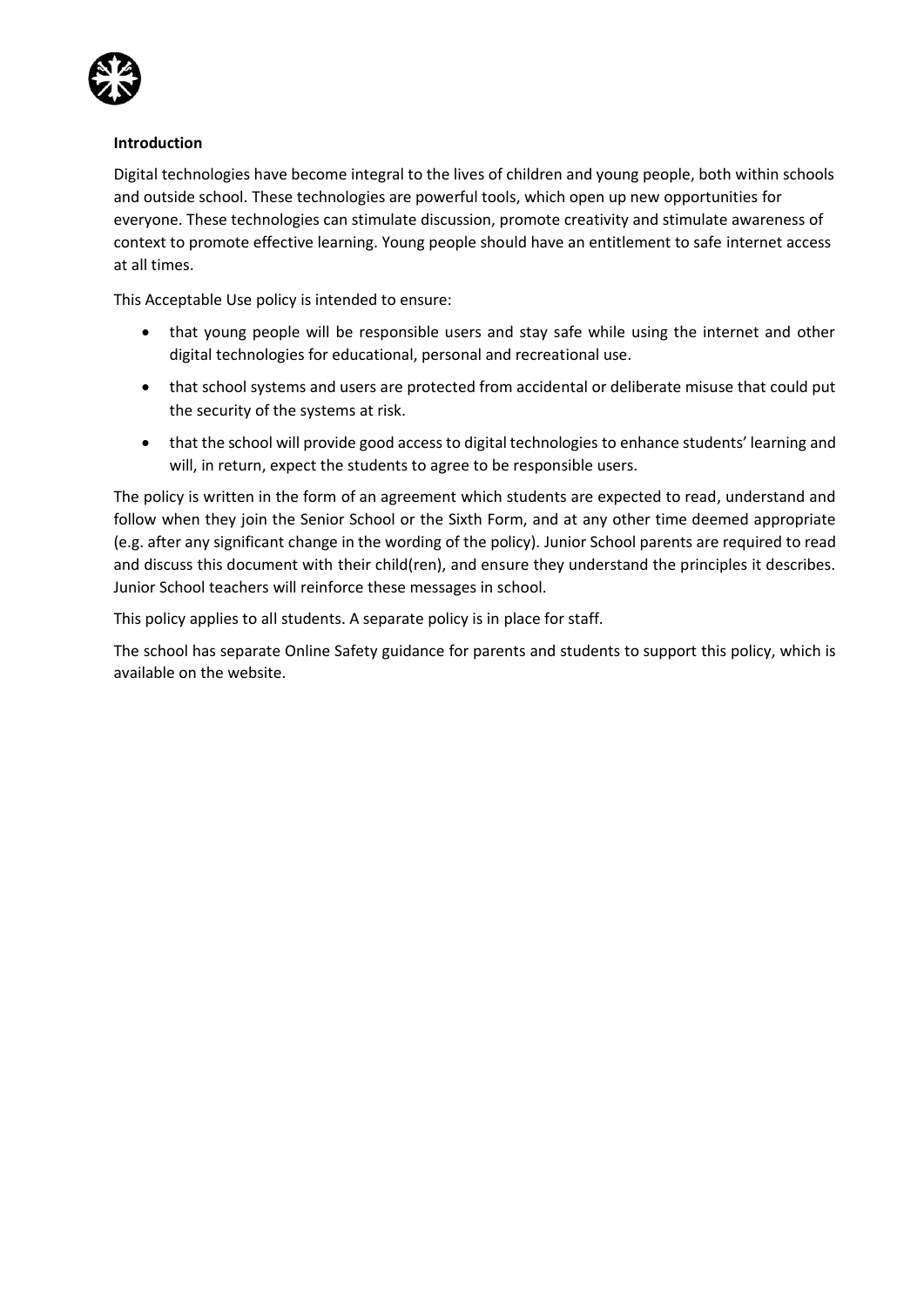

#### **Acceptable Use of IT and Mobile Devices Policy (Students)**

I understand that I must use school IT systems in a responsible way, to ensure that there is no risk to my safety or to the safety and security of the systems and other users.

*For my own personal safety:*

- I understand that the school will monitor my use of the systems, devices and digital communications for safeguarding and behavioural purposes and both web history and school email accounts may be accessed by the school where necessary for a lawful purpose, including serious conduct or welfare concerns, extremism and the protection of others. The school can also view content accessed or sent via its systems.
- I will keep my username and password safe and secure I will not share it, nor will I try to use any other person's username and password. I understand that I must not write down or store a password where it is possible that someone may steal it.
- I will not use a computer or device if I can see that someone else is logged in. I will ask them to log out, or log them out myself before I begin.
- I will be aware of "stranger danger", when I am communicating on-line.
- I will not disclose or share personal information about myself or others when on-line (this could include names, addresses, email addresses, telephone numbers, age, gender, educational details, financial details etc.)
- If I arrange to meet people that I have only communicated with on-line, I will do so in a public place and take an adult with me.
- I will immediately report any unpleasant or inappropriate material or messages or anything that makes me feel uncomfortable when I see it on-line.
- I know that if I am worried about me or someone else being harassed or harmed online, I can report it to my Form Tutor or I can use the [concerns@eltham-college.org.uk](mailto:concerns@eltham-college.org.uk) email address.
- I understand that my school Office 365 account will be deleted when I leave the school.
- I will tell a member of staff if I think that any personal data about me (or anyone else) has been sent to the wrong person, lost, or shared without permission.
- I understand that any personal devices that I use, whether or not such devices are permitted, may be confiscated and examined and the school may conduct searches of my personal account or devices if they are being used in contravention of this policy and in particular, if there is any reason to suspect illegal activity or any risk to the well-being of any person.

*I understand that everyone has equal rights to use technology as a resource and:*

- I will use school computers and IT equipment with care, following the instructions and guidance of my teachers and other adults in school.
- I understand that the school systems and devices are primarily intended for educational use and that I will not use them for personal or recreational use unless I have specific permission from a member of staff.
- I understand that the school has the right to monitor and access web history and e-mail use.
- I will not make large downloads or uploads (more than 50MB) that might take up internet capacity and prevent other users from being able to carry out their work.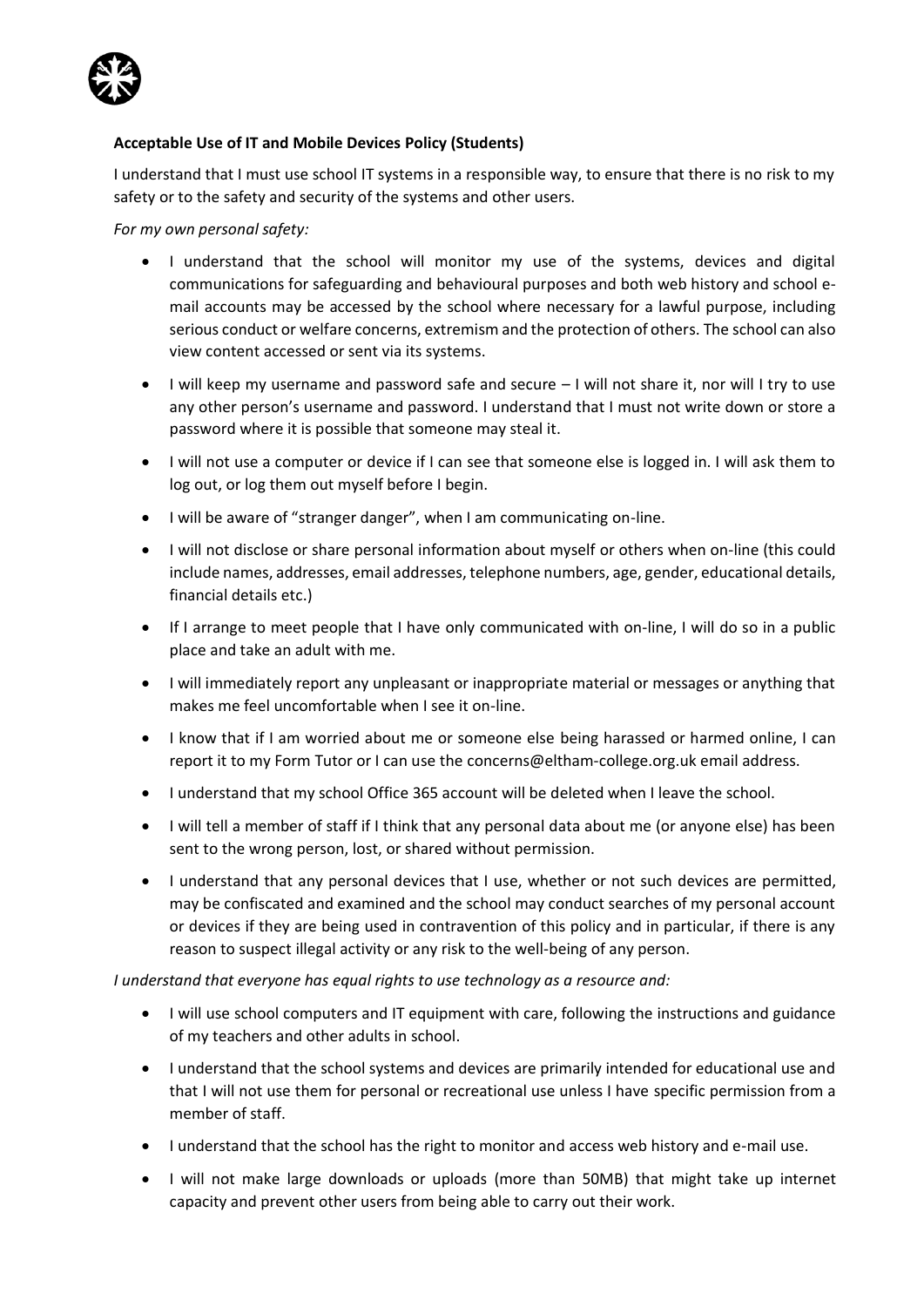

- I will not use school computers or my own device connected to the school network for on-line gaming, on-line gambling, internet shopping, file sharing, video broadcasting and streaming (e.g. YouTube), or social media access unless I have the specific permission of a member of staff.
- I understand that Eltham College is aiming to reduce the amount of paper and energy consumed by printing, and that wherever possible or practical I should consider alternatives to printing and photocopying.

#### *I will act as I expect others to act toward me:*

- I will respect others' work and property and will not access, copy, remove or otherwise alter any other user's files, without the owner's knowledge and permission. I will not claim the work of others as my own.
- I will be polite and responsible when I communicate with others, I will not use strong, aggressive or inappropriate language and I appreciate that others may have different opinions.
- I will not create or share content that is illegal, deceptive, or likely to offend other members of the school community (for example, content that is obscene or promotes violence, discrimination or extremism or raises safeguarding issues).
- I will not take or distribute photographs or videos of anyone without their permission.
- I will not share photos, videos, contact details or other information about members of the school community, even if the content is not shared publicly, without going through official channels and obtaining permission.

### *I recognise that the school has a responsibility to maintain the security and integrity of the technology it offers me and to ensure the smooth running of the school:*

- I will only use my mobile phone in school in line with the School Rules about where and when I can do so. I understand that, if I do use my phone in school, I must also follow the rules set out in this policy.
- I understand that I must connect my phone to the internet using the school's Wi-Fi to be protected by the school's filtering arrangements.
- I understand the risks and will not try to upload, download or access any materials which are illegal or inappropriate or may cause harm or distress to others, nor will I try to use any programs or software that might allow me to bypass the filtering / security systems in place to prevent access to such materials.
- I will immediately report any damage or faults involving IT equipment or software to the nearest teacher and also to the IT department, however this may have happened.
- I will not open any hyperlinks in emails or any attachments to emails if I do not recognise the sender or I have any doubts about them (due to the risk of the attachment containing viruses or other harmful programmes). I will check with the IT department if I am not sure.
- I will not install or attempt to install or store software of any type on any school device, nor will I try to alter computer settings.
- I will not use Eltham College networks (wired or wireless) to attempt any unauthorised access to or use of data, systems or networks. I will not attempt to probe, scan or test the vulnerability of a system or network, or try to breach security or authentication measures.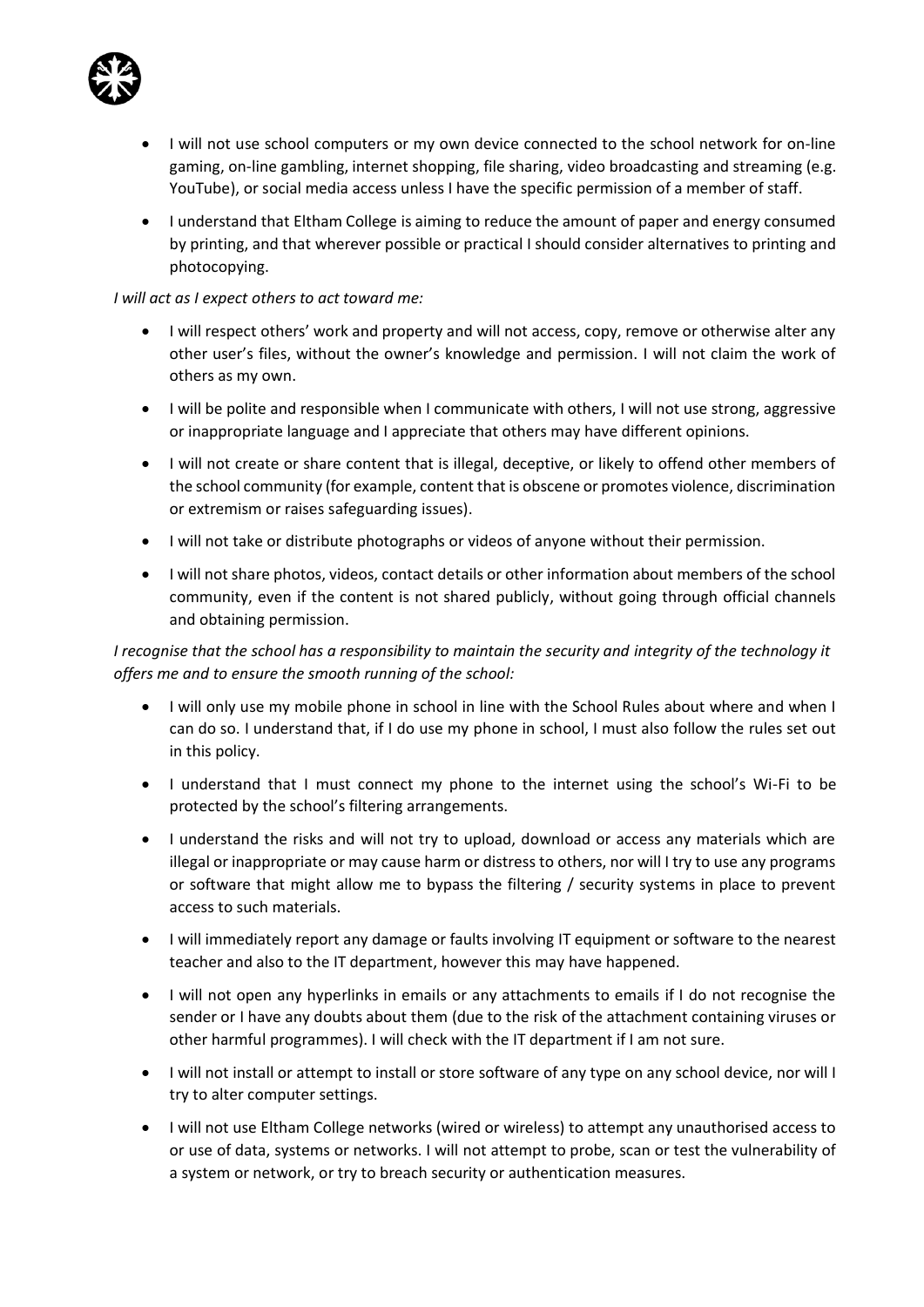

• I understand that my ID card provides access through doors in certain areas of the school, and access to the printers. I understand that I must report to my tutor or to the school office straight away if I lose my card so that it can be disabled and a new one issued to me.

*When using my own laptop or tablet device in school in line with school requirements, I understand that:*

- I must connect using the school's Wi-Fi network to access my school account.
- I must have a password, PIN or face recognition security on my device to stop other people using it without my permission.
- I need to enable automatic operating system and other critical software updates, and that I will need to restart my device regularly (at least once a week) to ensure that these software and security updates are applied.
- It is not covered by school insurance. I am responsible for keeping my own device safe. I need to have a protective case for it and keep my device in my locker when I am not using it.
- I need to have up-to-date anti-virus software on my machine and check that it runs regular scans.
- The IT department will try and help me with any problems, but they will not have the administrator rights to my machine and cannot guarantee that they will be able to fix all issues. I may need to ask my parents to access support from the manufacturer or supplier. Apple devices are supported on a "best endeavours" basis and are not guaranteed to work fully in the College.

*When using the internet for research or recreation, I recognise that:*

- I need to ensure that I have permission to use the original work of others in my own work.
- Where work is protected by copyright, I will not try to download copies (including music, videos and software).
- When I am using the internet to find information, I should take care to check that the information that I access is accurate, as I understand that the work of others may not be truthful and may be deliberately misleading.

*I understand that I need to be careful and respectful when contacting school staff:*

- I will only email staff from my school email address and using their school email address.
- I will use an appropriate form of address and include the teacher's surname e.g. "Dear Miss Smith" not "Hi".
- I will only use the kind of language I would if I were talking to the teacher face to face.
- I will make sure my email is brief, clear and polite.
- I will check my inbox daily for messages from staff members.
- I will follow my teacher's guidance about emailing work to them.
- I will not try and connect with or contact school staff using social media.

*I understand that I am responsible for my online behaviour and actions, both in and out of school:*

• I understand that the school has the right to take action against me if I am involved in incidents of inappropriate behaviour online even when I am out of school, where they involve my membership of the school community (e.g. online bullying).